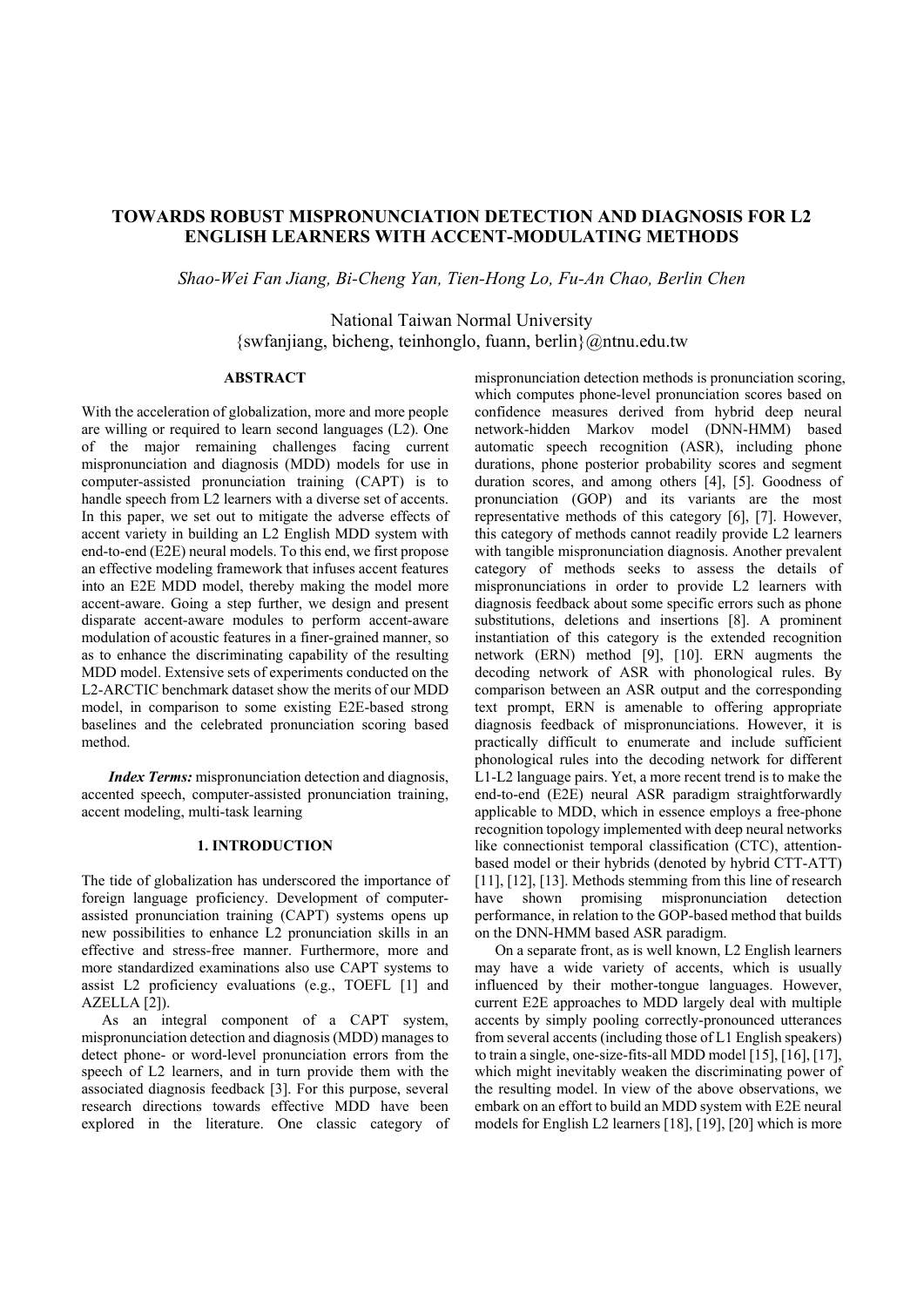

Figure 1: *Different E2E MDD models for mispronunciation detection: (a) the baseline CTC-ATT model; (b) the specific accent-aware model; (c) the multi-task accent-aware model.* 

resilient to the undesirable influence of accent variety. In so doing, we first propose an effective modeling framework that integrates accent features into the MDD model to make the model more accent-aware. Going a step further, we design and implement different accent aware modules that perform accent-aware modulation of acoustic features, viz. the hidden acoustic embeddings of an input utterance, in a finer-grained manner to enhance the discriminating capability of the MDD model.

The rest of the paper is organized as follows. In Section 2, we shed light on the formulations and architectures of different baseline E2E MDD models. After that, we will introduce our proposed accent-aware MDD models in Section 3, followed by the experimental setup and results presented in Section 4. Finally, we conclude the paper and suggest avenues for future work in Section 5.

### **2. HYBRID CTC-ATT MODEL FOR MDD**

A typical hybrid CTC-ATT MDD model consists of four modules, as depicted in Figure 1(a): 1) an encoder module that is shared across CTC and the attention-based model. The encoder module extracts intermediate representation  $H =$  $(h_1, ..., h_s)$  from an input acoustic feature vector sequence  $O = (**o**<sub>1</sub>, ..., **o**<sub>T</sub>)$  (e.g., log Mel-filter-bank feature vectors) through a stack of, for example, convolution or recurrent networks, where  $S \leq T$  due to the subsampling operation; 2) an attention module that calculates a fixed-length context vector  $\mathbf{c}_i$  by summarizing the output of the encoder module at each output step for  $l \in [1, ..., L]$ , finding out relevant parts of the encoder state sequence to be attended for predicting an output phone symbol  $y_l$ , where the output symbol sequence  $Y = (y_1, ..., y_l)$  belongs to a canonical

phone set  $\mathcal{U}$ ; 3) Given the context vector  $\mathbf{c}_l$  and the history of partial diagnostic results  $y_{1:l-1}$ , a decoder module updates its hidden state  $q_l$  autoregressively and estimates the next phone symbol  $y_l$ ; 4) The CTC module that predicts a frame-level alignment between the hidden vector sequence  $\mathbf{h}_{1:s}^E$  and the output sequence Y by additionally introducing a special <blank> token. It can reduce irregular alignments substantially during the training and test phases.

The training objective function of the hybrid CTC-ATT model is to maximize a logarithmic linear combination of the posterior probabilities predicted by CTC and the attentionbased model, i.e.,  $P_{CTC}(Y|O)$  and  $P_{att}(Y|O)$ :

$$
\mathcal{L}_{\text{ctc-att}} = \alpha \log P_{\text{ctc}}(\text{Y}|0) + (1 - \alpha) \log P_{\text{att}}(\text{Y}|0), \quad (1)
$$

$$
P_{\text{ctc}}(\text{Y}|0) = \sum_{Z} P(\text{Y}|Z, 0) P(Z|0)
$$
  

$$
\approx \sum_{Z} P(\text{Y}|Z) P(Z|0), \tag{2}
$$

$$
P_{att}(Y|0) = \prod_{l=1}^{L} P(y_l|y_{1:l-1}, 0).
$$
 (3)

where the frame-wise latent variable sequences Z belongs to a canonical phone set  $\mathcal U$  augmented with and the additional <blank> label, which facilitates CTC to enforce a monotonic behavior of phone-level alignments. Eq. (2) is a neat formulation of the CTC model, which is derived from the assumption that the symbol translation model  $P(Y|Z)$  is conditionally independent of the input sequence O [22]. The linear combination weight  $\alpha$  in Eq. (1) is a hyperparameter used to linearly interpolate the two posterior probabilities. In our experiments, the default value of  $\alpha$  is set equal to 0.3.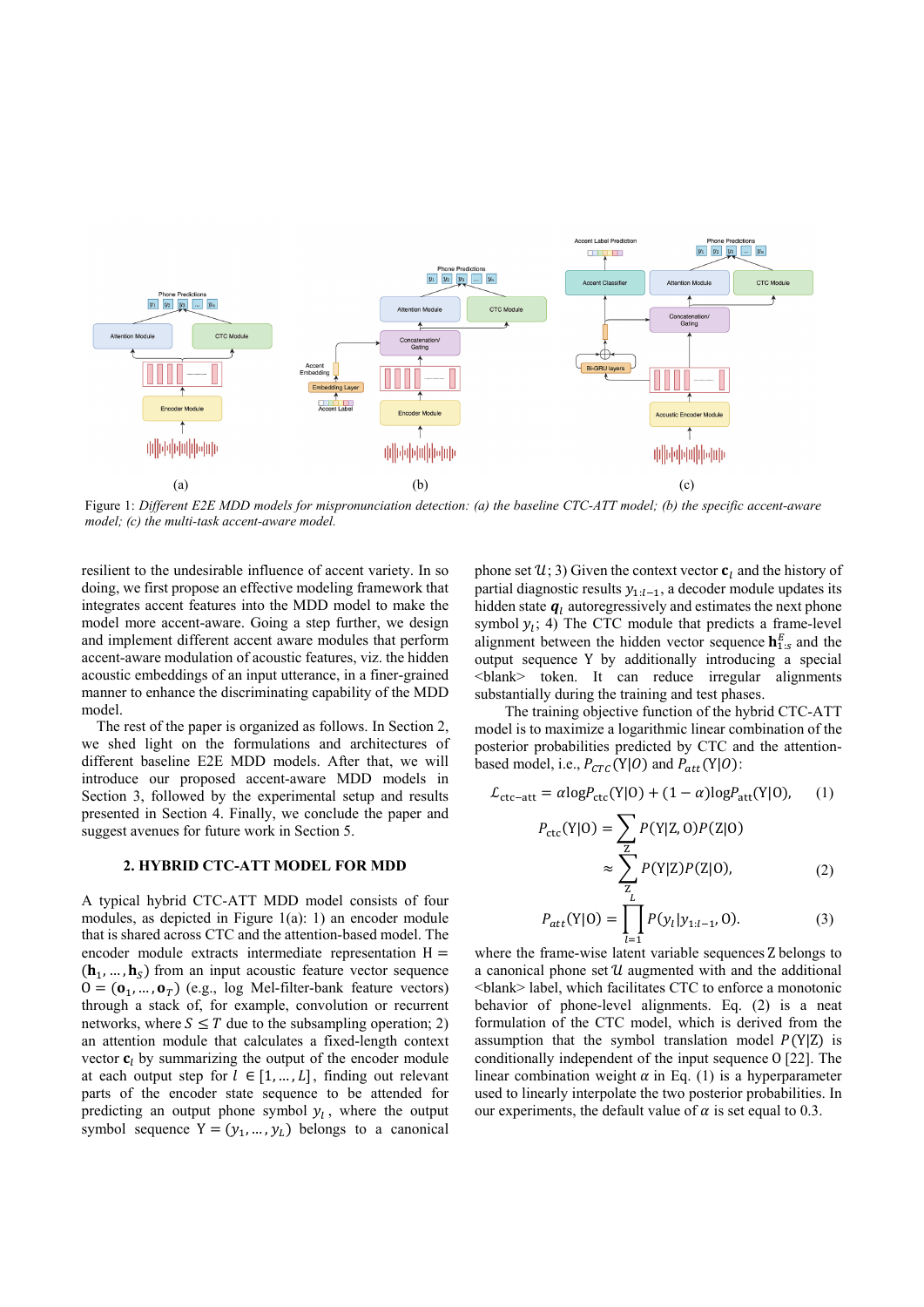## **3. ACCENT-MODULATED ENCODERS FOR MDD**

Since there is mismatch of the acoustic traits between native speakers and L2 speakers with different mother-tongue accents, the E2E-based MDD model simply trained on a mixture of a large quantity of native utterances and a small quantity of L2 utterances of different accents might not perform well in realistic scenarios. A natural way to address the above issue is to encourage the encoder module of the E2E-based MDD model to extract the intermediate representation of a learner's speech that carries accent-aware acoustic features, which are in turn expected to facilitate the decoder to precisely determine the correctness of the content that is uttered by the learner in response to the text prompt. To this end, we design two different accent-aware encoder modules to better account for the acoustic variety of L2 speakers with different mother-tongue accents.

#### **3.1 Accented-aware modeling**

In the first proposed approach, we assume that the information about the accent of an utterance is known a priori in both the training and test phases. As can be seen from Figure 1 (b), the embedding vector of the accent label of an input utterance is fed into the encoder module to encourage it generate accent-modulated intermediate acoustic vectors. To this end, two disparate embodiments of this approach are developed to fuse together accent information and acoustic features, namely the accent-modulated concatenation (AMC) mechanism and accent-modulated gating (AMG) mechanism.

For the AMC mechanism, as can be seen from Figure 2 (a), we simply concatenate the utterance-level embedding vector  $a<sub>E</sub>$  with each intermediate acoustic vector  **to form a new** intermediate acoustic vector  $h'_{s}$  that incorporates the sentence-level accent information:

$$
\mathbf{a}_E = \text{Embedding}(\mathbf{a}_{one-hot}) \tag{4}
$$

$$
\mathbf{h}'_S = \text{concat}(\mathbf{h}_S, \mathbf{a}_E)W_1 + \mathbf{b}_1 \tag{5}
$$

where  $\mathbf{a}_{one-hot}$  and  $\mathbf{a}_E$  are the one-hot representation and distributed representation (embedding) of the accent label of the input utterance, respectively; and  $W_1$  and  $b_1$  are transformation matrix and bias vector for dimensionality reduction, respectively.

Building on top of the AMC mechanism, as can be seen from Figure 2 (b), we design and develop a gating mechanism (i.e., AMG) alternatively to perform finer-grained accentaware modulation of the intermediate acoustic vector, with the hope to further enhance the discriminating capability of the MDD model. The formulations of AMG are concisely expressed as follows:

$$
\mathbf{g}_s = \text{Sigmoid}([\mathbf{h}_s; \mathbf{a}_E]W_2 + \mathbf{b}_2)
$$
 (6)



Figure 2: *Variants of accent-modulating: (a) accent-modulating concatenation (AMC) mechanism; (b) accent-modulating gate (AMG) mechanism*

$$
\mathbf{h}^{"}{}_{S} = \text{Relu}(\mathbf{h}_{S} + [\mathbf{h}_{S} \odot \mathbf{g}_{S}]W_{3} + \mathbf{b}_{3})
$$
 (7)

where  $\odot$  represents the elementwise dot production and  $W_2$ ,  $W_3$ ,  $\mathbf{b}_2$  and  $\mathbf{b}_3$  are trainable parameters. The functionality of Eq. (6) is to model the correlation and complementarity between an intermediate acoustic vector  $\mathbf{h}_s$  and the utterance-level accent vector  $a<sub>E</sub>$  at timestep s, producing a gating vector  $\mathbf{g}_s$  with the sigmoid function. After that, Eq. (7) seeks to obtain a modulated intermediate acoustic vector  $\mathbf{h}_s^E$ with the gating vector  $\mathbf{g}_s$  and the Relu function.

### **3.2 Soft accent-aware modeling**

Since the accent information about an L2 learner is not always readily available in the test phase under realistic scenarios, we instead to design and build a soft accent-aware encoder module on the basis of multi-task training. More specifically, the multi-task training process jointly optimizes the prediction objectives of the corresponding canonical phone labels (the primary task) and accent labels (the auxiliary task) of all training utterances, as depicted in Figure 1 (c). Note here that the extra accent information fused into the encoder module when using AMC or AMG is the output of the last hidden layer of the accent-classification auxiliary task, which can be thought of as a kind of soft accent-aware modeling. This way, we only require to know the accent category of the training utterances when training the MDD model, while the test utterances being kept accent-agnostic.

Finally, a bit of terminology: the secondary task employs an accent classifier whose output layer (with the softmax activation) estimates the accent label of an utterance, and the learned gradients of the accent classifier encourages the shared intermediate acoustic vectors  $\mathbf{h}_{1 \cdot S}$  to carry acoustic traits that are more accent-aware. In implementation,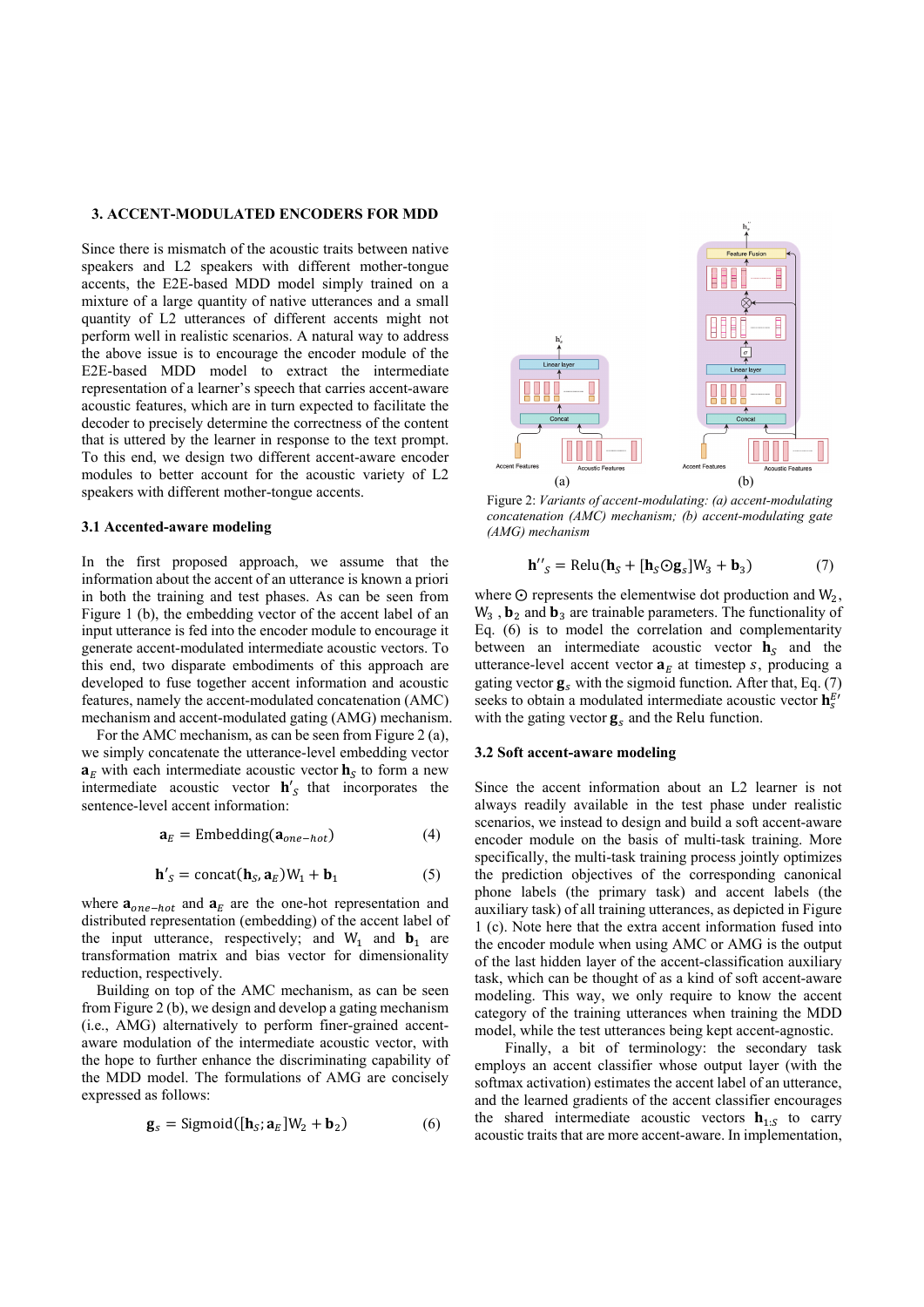| Table 1: Statistics of the experimental speech corpora. |  |  |  |  |  |  |  |
|---------------------------------------------------------|--|--|--|--|--|--|--|
|---------------------------------------------------------|--|--|--|--|--|--|--|

|                | Corpus           | subsets | Spks. | Utters. | Hrs. |
|----------------|------------------|---------|-------|---------|------|
|                |                  | Train   | 462   | 3696    | 3.15 |
| L1             | <b>TIMIT</b>     | Dev.    | 50    | 400     | 0.34 |
|                |                  | Test    | 24    | 192     | 0.16 |
|                |                  | Train   |       | 2549    | 2.66 |
| L <sub>2</sub> | <b>L2-ARCTIC</b> | Dev.    |       | 150     | 0.12 |
|                |                  | Test    |       | 900     | 0.88 |

Table 2: *The confusion matrix of mispronunciation detection and diagnosis task.*

| Total      |  | Ground Truth                                         |    |  |  |
|------------|--|------------------------------------------------------|----|--|--|
| Conditions |  | CР                                                   | MP |  |  |
| Model      |  | CP   True Positive (TP)   False Positive (FP)        |    |  |  |
|            |  | Prediction MP False Negative (FN) True Negative (TN) |    |  |  |

the accent classifier summarizes the intermediate acoustic vectors  $\mathbf{h}_{1:S}$  of an utterance by a stack of multiple-layer bidirectional gated recurrent unit (GRU) neural network to produce an accent embedding  $a'_E$ , which is in turn used to predict an utterance-level accent label. The joint training objective function of the MDD model and the accent classifier is expressed by:

$$
\mathcal{L} = (1 - \beta) \cdot \mathcal{L}_{\text{CTC-ATT}} + \beta \cdot \mathcal{L}_{\text{AC}}.\tag{8}
$$

where  $\mathcal{L}_{\text{CTC-ATT}}$  is the loss function of the hybrid CTC-ATT model for dictating canonical phones, and  $\mathcal{L}_{AC}$  is the loss function for the accent classification. The hyperparameter  $\beta > 0$  is the interpolation weight that controls how much we rely on the gradients backpropagated from the accent classification task. Thereafter, we denote the AMC and AMG mechanisms with such a soft accent-aware modeling strategy by AMC-S and AMG-S, respectively.

### **4. EXPERIMENTS**

#### **4.1 Speech corpora and experimental setup**

We conduct our mispronunciation detection experiments on the L2-ARCTIC dataset [23]. The L2-ARCTIC dataset is an open-access L2-English speech corpus compiled for research in CAPT, accent conversion, and others. L2-ARCTIC contains correctly pronounced utterances and mispronounced utterances of 24 non-native speakers (12 males and 12 females), whose mother-tongue languages include Hindi, Korean, Mandarin, Spanish, Arabic and Vietnamese. A suitable amount of native (L1) English speech data compiled from the TIMIT corpus [24] (composed of 630 speakers) was used to bootstrap the training of the various E2E MDD models. To unify the phone sets of these two corpora, we first followed the definition of the CMU pronunciation dictionary to obtain an inventory of 48 canonical phones and in turn converted them into a condensed set of 39 canonical phones.

Next, we divided these two corpora into training, development and test sets, respectively; in particular, the setting of the mispronunciation detection experiments on L2- ARCTIC followed the recipe provided by [12]. Table 1 summarizes detailed statistics of these speech datasets.

The encoder modules of our various E2E MDD models were all composed of a stack of Transformer-based components (each of which is constructed using eight-head attention), 2,048 linear-layer hidden units and 512 output units. Meanwhile, the input to encoder module were 80 dimensional log Mel-filter-bank feature vectors which were extracted every 10 ms with a Hanning window size of 25 ms [25]. Next, the decoder module of our various E2E MDD models all consisted of Transformer-based components (with 8 eight-head attention) and 2,048 linear-layer hidden units. Furthermore, the accent classifier was trained on the training set of L2-ARCTIC that includes 7 accents, namely, English, Hindi, Korean, Mandarin, Spanish, Arabic and Vietnamese.

For AMC and AMG, the dimensionality of the accent vector is set to 128 dimensions. More specifically, the accent classifier involved in AMC-S and AMG-S was built with a multi-layer bidirectional gated recurrent unit (Bi-GRU) neural network with 7 hidden units followed by a softmax output layer, from which the 128-dimensional output of the last hidden layer (prior to the output layer) was taken as the soft accent-aware information for use in the AMC-S and AMG-S mechanisms, respectively.

#### **4.2 Performance evaluation metrics**

For the mispronunciation detection experiments, we follow the hierarchical evaluation structure adopted in [3], while the corresponding confusion matrix for four test conditions is illustrated in Table 2, where the CP and MP indicate correct pronunciation and mispronunciation conditions, respectively. Based on the statistics accumulated from the four test conditions, we can calculate the values of different metrics like recall (RE; TN/(FP+TN)), precision (PR; TN/(FN+TN)) and the F-1 measure (F-1; the harmonic mean of the precision and recall), so as to evaluate the performance of mispronunciation detection.

Furthermore, to calculate the diagnosis accuracy rate (DAR), we focus on the cases of TN and consider it as combination of the numbers of correct diagnosis (CD) and incorrect diagnosis (ID). The formula for calculating DAR of mispronunciations is defined by:

$$
DAR = \frac{CD}{CD + ID}.\tag{9}
$$

#### **4.3 Experimental results**

In our first set of experiments, we evaluate the performance levels of our accent-aware E2E models for mispronunciation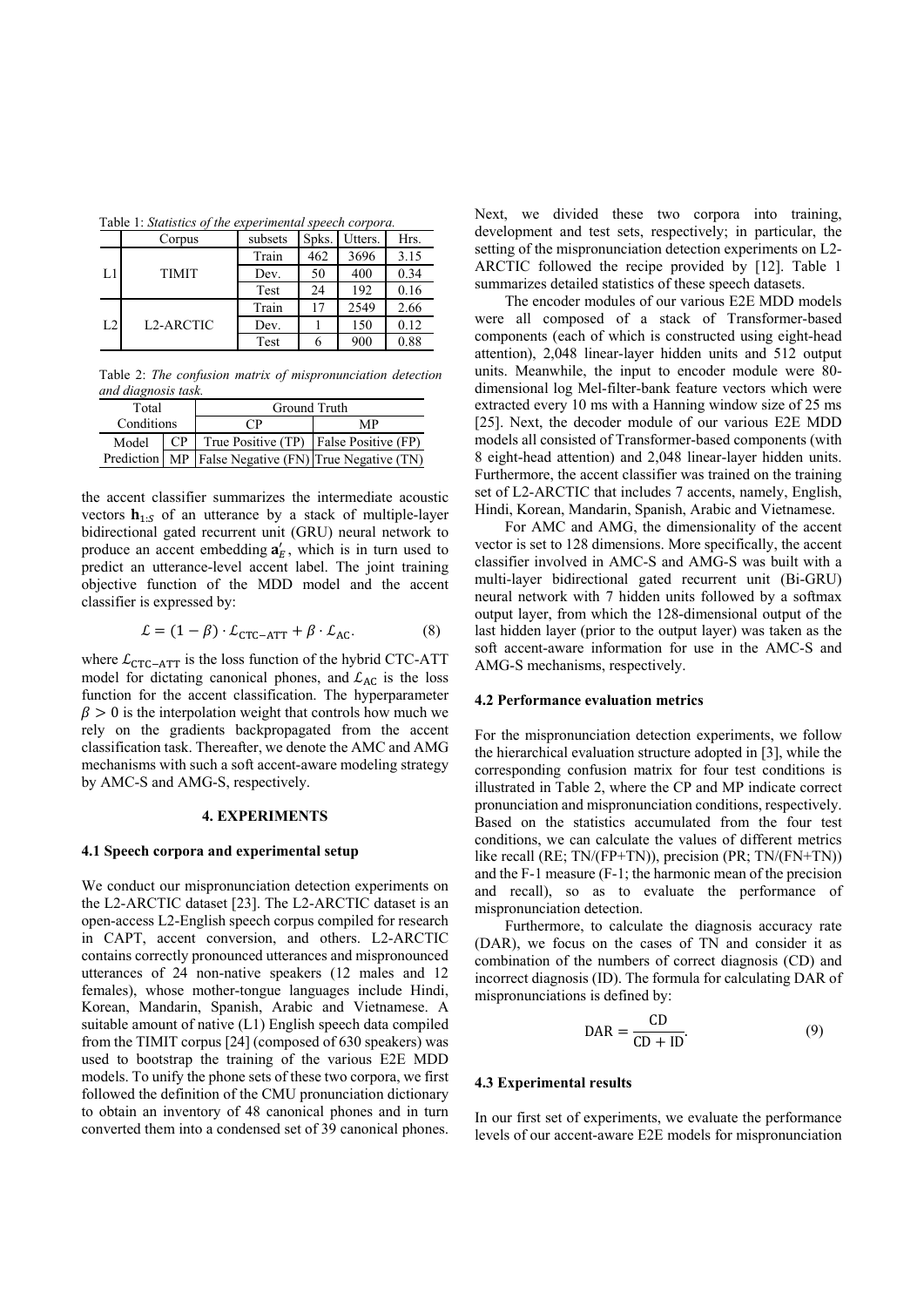Table 3: *Performance on mispronunciation detection for our models, viz. AMC and AMG, in comparison to CTC-ATT.* 

| Models  | RE(%) | PR(%) | F1(%) |
|---------|-------|-------|-------|
| CTC-ATT | 47.56 | 46.25 | 46.95 |
| AMC     | 51.32 | 48.96 | 50.11 |
| AMG     | 49.85 | 49.47 | 49.66 |

Table 4: *Performance on mispronunciation detection for AMC-S and AMG-S as a function of the number of Bi-GRU layers employed by the accent classifier.* 

| Models  | # of<br>layers | RE<br>(%) | PR(%) | F1(%) |
|---------|----------------|-----------|-------|-------|
|         | 1              | 49.34     | 47.96 | 48.64 |
| AMC-S   | 2              | 50.39     | 48.66 | 49.51 |
|         | 3              | 49.32     | 48.39 | 48.85 |
|         | 1              | 49.90     | 47.17 | 48.49 |
| $AMG-S$ | 2              | 48.39     | 47.46 | 47.92 |
|         | 3              | 50.68     | 49.57 | 50.12 |

Table 5: *Performance comparison of our models with several existing models for mispronunciation detection.* 

| Models       | RE(%) | PR(%) | F1(%) |
|--------------|-------|-------|-------|
| GOP          | 50.15 | 46.99 | 48.52 |
| CNN-RNN-CTC* | 67.29 | 34.88 | 45.94 |
| CTC-ATT      | 47.56 | 46.25 | 46.95 |
| AMC          | 51.32 | 48.96 | 50.11 |
| AMG          | 49.85 | 49.47 | 49.66 |
| AMC-S        | 50.39 | 48.66 | 49.51 |
| $AMG-S$      | 50.68 | 49.57 | 50.12 |

Note: **\***We reproduced the E2E phone recognition framework reported in [11].

detection, viz. AMC and AMG, in relation to the baseline hybrid CTC-ATT based model (denoted by CTC-ATT). As can be seen from Table 3, both AMC and AMG can achieve substantial performance improvements over CTC-ATT in terms of the recall, precision and F-1 evaluation metrics. Furthermore, AMC and AMG appear to perform on par with each other, while the latter additionally invokes a more sophisticated gating mechanism to fuse together the intermediate acoustic vectors and accent embedding.

After that, we turn to evaluate the performance of different numbers of Bi-GRU layers employed by the accent classifier for the soft accent-aware mispronunciation detection models, viz. AMC-S and AMG-S. Inspection of Table 4 reveals two noteworthy points. First, AMC-S and AMG-S achieve their best results when the number of the Bi-GRU layers is set to 2 and 3, respectively. Second, AMG-S gives superior performance over AMC-S when test utterances are simply assumed to be accent-agnostic. AMG-S also keeps abreast with AMG and AMC, while the latter two methods require that the accent information of a test utterance is known a priori.

We then assess the efficacy of our methods on mispronunciation detection in relation to the well-studied GOP-based model [23] and the CNN-RNN-CTC neural model proposed in [11], whose results are shown in Table 5. As can be seen, our proposed accent-aware E2E neural models all surpass the GOP-based model and the CNN-RNN-CTC model, confirming the promise of using accent-aware cues to improve the performance of mispronunciation detection. Furthermore, AMG-S that leverages a gating mechanism to integrate extracted accent-aware information into CTC-ATT stands out in performance, as well as shows its practicality.

In the last set of experiments, we evaluate the mispronunciation diagnosis performance of different E2E neural models. The corresponding diagnosis accuracy rates (DAR) for CNN-RNN-CTC, CTC-ATT, AMC, AMG, AMC-S and AMG-S model are 57.59%, 70.74%, 73.31%, 72.28%, 72.86%, 73.75%, respectively. Though the DAR results for these neural models seem to be still far from satisfactory, AMG-S perform the best among these models.

#### **5. CONCLUSION AND FUTURE WORK**

In this paper we have designed and developed variants of E2E neural methods for mispronunciation detection and diagnosis (MDD) which attempt to mitigate the impacts of accent variety on the MDD task of a CAPT system. The experimental results on the L2-ARCTIC benchmark dataset show that our methods can offer remarked performance improvements over the baseline E2E model and the wellestablished GOP method. As to future work, we plan to combine the strengths of our models and others state-of-theart models [26], [27], [28], [29], as well as to enhance the model robustness for practical applications [30].

### **5. ACKNOWLEDGEMENT**

This research is supported in part by Chunghwa Telecom Laboratories under Grant Number TL-110-D301, and by the National Science Council, Taiwan under Grant Number MOST 109-2634-F-008-006- through Pervasive Artificial Intelligence Research (PAIR) Labs, Taiwan, and Grant Numbers MOST 108-2221-E-003-005-MY3 and MOST 109- 2221-E-003-020-MY3. Any findings and implications in the paper do not necessarily reflect those of the sponsors.